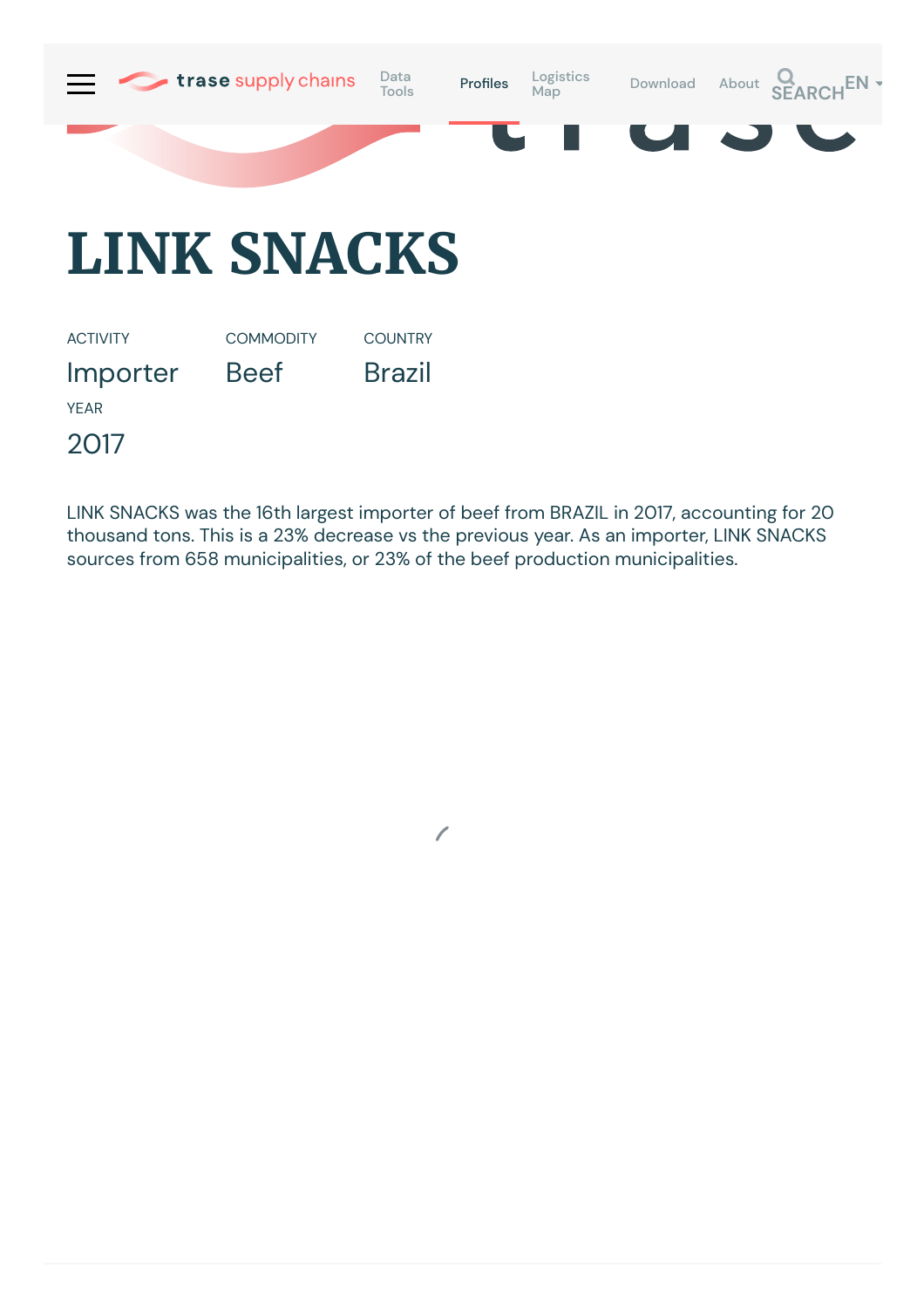Trase is a partnership between

Stockholm [Environment](https://sei-international.org/)

Global Canopy

In close collaboration with many others. Click for more [information](https://www.trase.earth/about/) about our partners and funders..

| Home             | <b>Supply Chains</b> | <b>Finance</b>   | <b>Insights</b>     |
|------------------|----------------------|------------------|---------------------|
| <b>Resources</b> | Data Tools           | Explore          | Yearbook            |
| About            | Profiles             | Search           | Collections         |
| Contact us       | Logistics Maps       | Watchlists       | <b>Publications</b> |
|                  | Downloads            | Methodology      |                     |
|                  |                      | FAQ <sub>s</sub> |                     |

## **Sign up for our Newsletter**